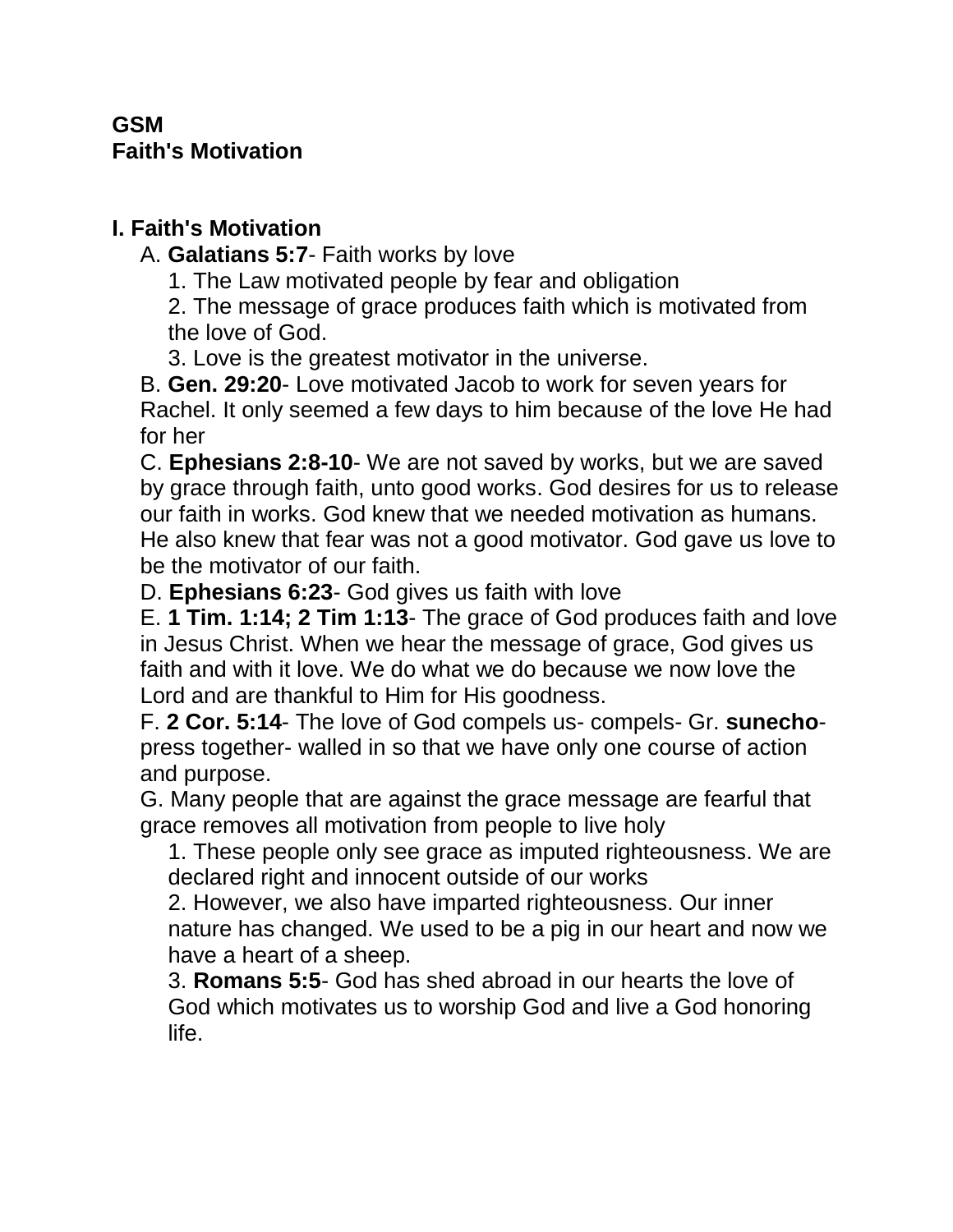4. Legalistic people do not understand grace; therefore they have no faith or love. They are motivated out of fear and self imposed duty. This type of lifestyle will lead to secret ungodliness.

H. The more we meditate on and receive the grace of God then we will grow in faith and love. **1 Peter 2:2-3**

I. When we receive the grace of God by faith, then we will have love that motivates us to serve others.

1. **Ephesians 1:15**- Faith in the Lord, love for the saints

2. **Col 1:4**

## 3. **Philemon 1:5**

J. Righteousness is a shield against the enemy. **Ephesians 6:14**- We receive righteousness by faith. **1 Thess. 5:8**-However, imparted righteousness brings with it love. Faith and love is the shield of righteousness that protects us against our enemies- spiritually and naturally. Faith protects us spiritually and love protects us naturally. Love will never fail to bring us victory when people come against us. H. **Ephesians 3:17-19**- Our initial faith in the Lord opened the door for the love of God to be shed in us, but faith is grown in the soil of love. God gave us the plant first and then gave us the soil for the plant to thrive! Our faith will thrive when we meditate on and receive the love of God towards us.

I. **1 John 4:16**- We have known and believed the love God has towards us. This is what makes a rich faith life. It is easy to believe someone who is head over heels in love with you. God love to us knows no bounds. This is the soil for our confidence in Him.

## **II. Boasting in the Lord's Love**

- A. We need to verbally acknowledge God's love for us often. We will experience God's love to the degree we acknowledge it and believe it.
- B. God's love will strengthen and motivate our faith through the toughest of tests.
- C. We see this in two of Jesus' disciples- Peter and John
- D. Mark 14:29-31- Peter stood up at the last supper and boasted of His sacrificial love above all others.
- E. But in Jesus' hour of suffering he was nowhere to be seen. Peter believed in Jesus but His could not find the kind of motivation he need to follow Jesus to the cross.